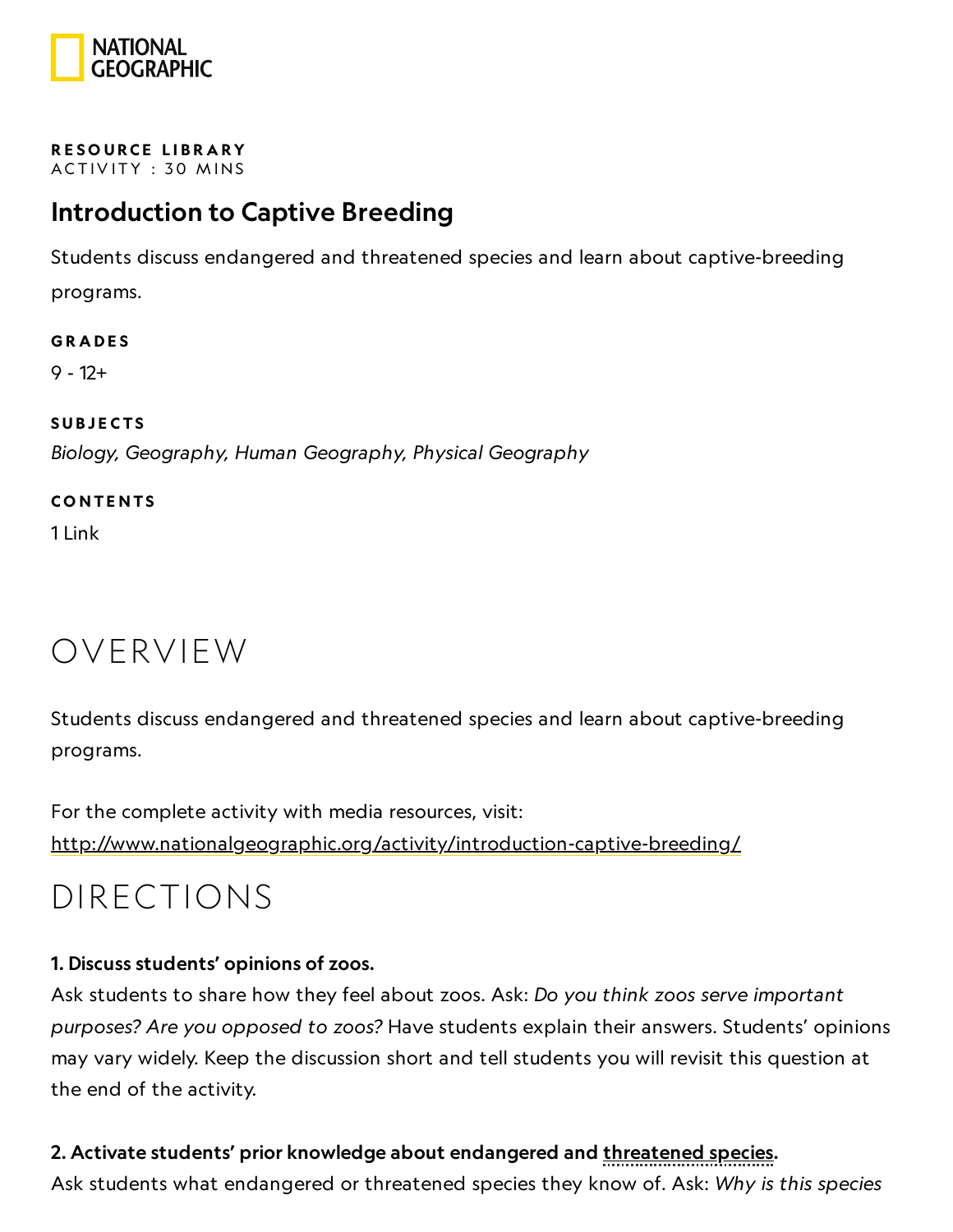in trouble? How can we protect it? Then have students look up tigers, pandas, and great apes on the World Wildlife website to find out the human-induced causes of these particular mammal species becoming endangered, threatened, or extinct. They should find the following information:

- Tigers: poisoned, trapped, snared, shot, and captured by humans
- Pandas: suffering habitat loss due to roads and railroads
- Great Apes: suffering habitat loss due to agriculture, mining, and logging; killed for bushmeat trade

Point out to students that for some critically endangered species, such as Siberian (or Amur) tigers, there are more members in captivity than in the wild—mainly in zoos. Emphasize to students that mammals are not the only threatened or endangered species. If time allows, have students also research examples of endangered bird species, such as the Spix's macaw, or reptile or amphibian species.

### 3. Introduce the topic of captive breeding.

Explain to students that many zoos, aquariums, and other institutions are involved in captivebreeding programs that try to breed endangered or threatened animals with the following purposes:

- to create a sizable, stable, and healthy population in order to avoid extinction
- to reintroduce species back into their natural habitats, when conditions allow

Invite students to share what they know, if anything, about these programs. Tell students that captive breeding has saved some species from extinction, including black-footed ferrets and California condors.

### 4. Revisit students' opinions of zoos.

Revisit Step 1 of the activity. Ask students to share how they feel about zoos. Ask: How has your opinion about the value of zoos changed, if at all? Why?

## Extending the Learning

Have small groups look up more endangered species on the World Wildlife website to find information on human-induced causes of animals becoming threatened or endangered. Ask them to report back to the class.

## OBJECTIVES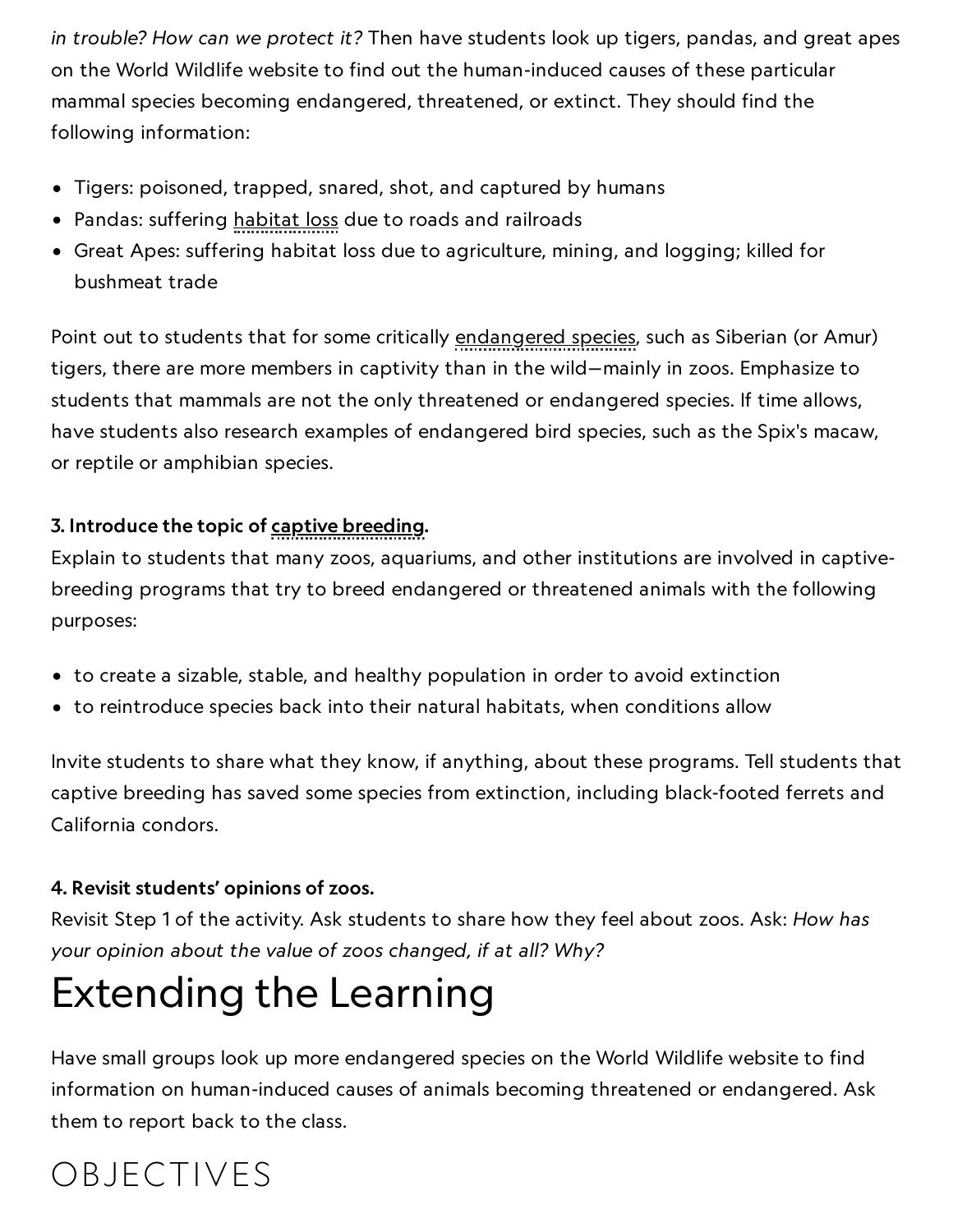# Subjects & Disciplines

### Biology

### Geography

- Human [Geography](https://www.nationalgeographic.org/encyclopedia/geography/)
- Physical [Geography](http://education.nationalgeographic.com/education/encyclopedia/geography/?ar_a=1)

# Learning Objectives

Students will:

- explain the human-induced causes of species becoming endangered or threatened, leading to extinction
- define vocabulary term

# Teaching Approach

Learning-for-use

# Teaching Methods

• Discussions

# Skills Summary

This activity targets the following skills:

- Critical Thinking Skills
	- Remembering
- Geographic Skills
	- Asking [Geographic](http://education.nationalgeographic.com/education/geographic-skills/1/?ar_a=1) Questions

# National Standards, Principles, and Practices

### NATIONAL GEOGRAPHY STANDARDS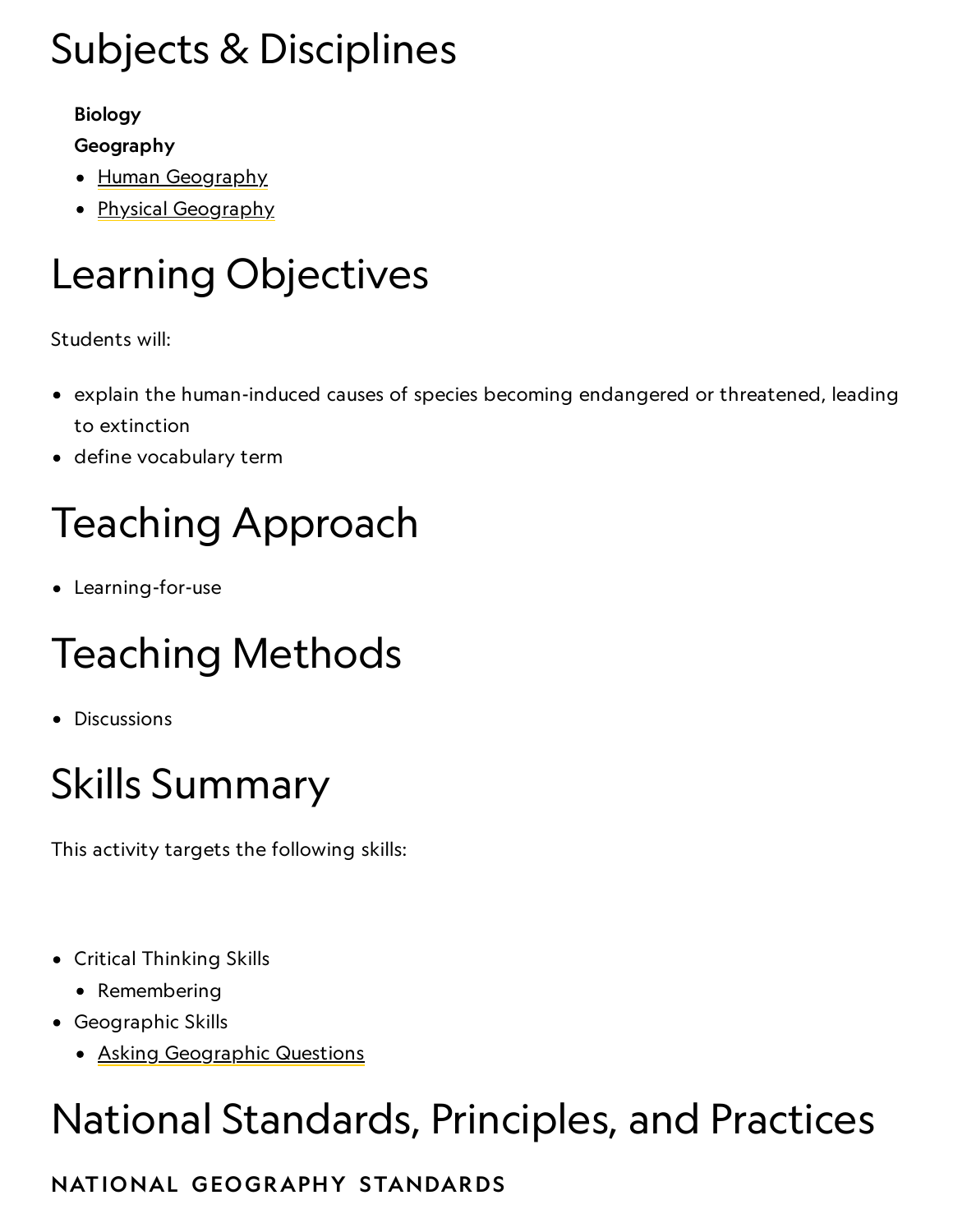### • [Standard](https://www.nationalgeographic.org/education/standards/national-geography-standards/14/) 14:

How human actions modify the physical environment

### NATIONAL SCIENCE EDUCATION STANDARDS

### • (9-12) [Standard](http://www.nap.edu/openbook.php?record_id=4962&page=181) C-4:

Interdependence of organisms

### Preparation

### What You'll Need

### **MATERIALS YOU PROVIDE**

- Paper
- Pencils
- Pens

### REQUIRED TECHNOLOGY

- Internet Access: Required
- Tech Setup: 1 computer per classroom, Projector

### PHYSICAL SPACE

Classroom

### GROUPING

Large-group instruction

### BACKGROUND & VOCABULARY

## Background Information

Captive-breeding programs breed endangered species in zoos and other facilities to build a healthy population of the animals. By becoming familiar with the issues surrounding these programs, you can make judgments about whether or not they save species from extinction.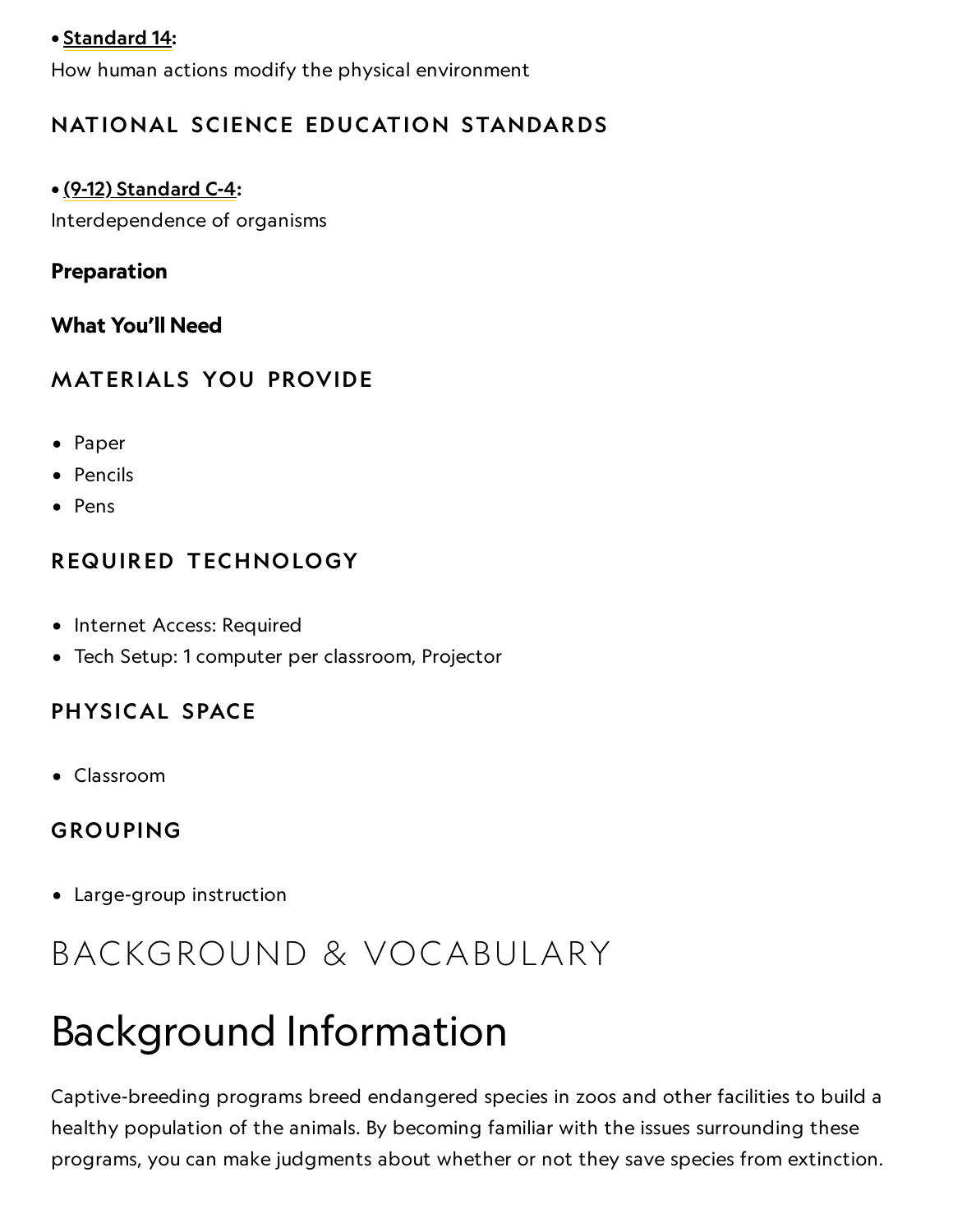# Prior Knowledge

## [] Recommended Prior Activities

- Captive [Breeding](https://www.nationalgeographic.org/activity/captive-breeding-species-survival/) and Species Survival
- Captive [Breeding](https://www.nationalgeographic.org/activity/captive-breeding-case-studies/) Case Studies

# Vocabulary

| <b>Term</b>           | Part of<br><b>Speech</b> | <b>Definition</b>                                                                                   |
|-----------------------|--------------------------|-----------------------------------------------------------------------------------------------------|
| captive               | noun                     | reproduction of rare species controlled by humans in a closed                                       |
| breeding              |                          | environment, such as a zoo.                                                                         |
| endangered<br>species | noun                     | organism threatened with extinction.                                                                |
| extinct<br>species    | noun                     | organism that is no longer a part of an ecosystem.                                                  |
| genetic<br>diversity  | noun                     | difference or variety of units of inheritance (genes) in a species.                                 |
| habitat loss          | noun                     | the reduction or destruction of an ecosystem, making it less able to<br>support its native species. |
| threatened<br>species | noun                     | organism that may soon become endangered.                                                           |

### For Further Exploration

### **Websites**

- U.S. Fish & Wildlife [Service: Endangered](http://www.fws.gov/endangered/) Species Program
- · Smithsonian National Zoological [Park: Endangered](http://nationalzoo.si.edu/SCBI/endangeredspecies/default.cfm) Species Science
- Association of Zoos and [Aquariums: Species](http://www.aza.org/species-survival-plan-program/) Survival Plan Program